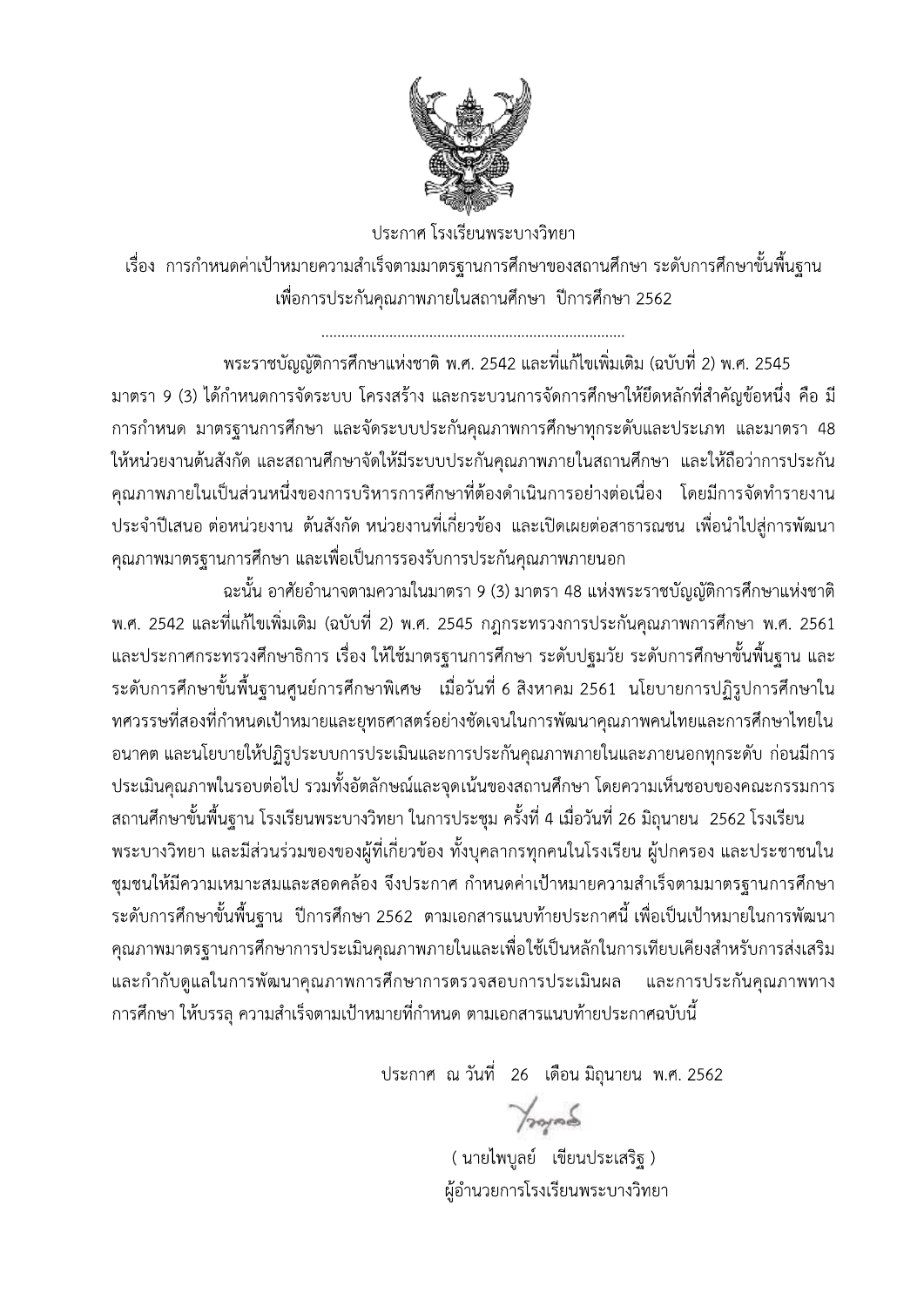การกำหนดค่าเป้าหมายแนบท้ายประกาศ โรงเรียนพระบางวิทยา เรื่อง การกำหนดค่าเป้าหมายความสำเร็จของการพัฒนาตามมาตรฐานการศึกษาของสถานศึกษา ี ระดับการศึกษาขั้นพื้นฐาน เพื่อการประกันคุณภาพภายในสถานศึกษา ปีการศึกษา 2562 ตามมาตรฐานการศึกษาระดับการศึกษาขั้นพื้นฐาน 3 มาตรฐาน 21 ประเด็นพิจารณา

| มาตรฐานการศึกษา                                                 | ่ีค่าเป้าหมาย<br>(ระดับคุณภาพ) |
|-----------------------------------------------------------------|--------------------------------|
| มาตรฐานที่ 1 คุณภาพของผู้เรียน                                  | ดี                             |
| 1.1 ผลสัมฤทธิ์ทางวิชาการของผู้เรียน                             | (ระดับ 3)                      |
| 1.2 คุณลักษณะที่พึงประสงค์ของผู้เรียน                           |                                |
| มาตรฐานที่ 2 กระบวนการบริหารและการจัดการ                        | ดีเลิศ                         |
|                                                                 | (ระดับ 4)                      |
| มาตรฐานที่ 3 กระบวนการจัดการเรียนการสอนที่เน้นผู้เรียนเป็นสำคัญ | ดี                             |
|                                                                 | (ระดับ 3)                      |

# ตัวบ่งชี้และค่าเป้าหมายความสำเร็จตามประเด็นพิจารณา ของมาตรฐานการศึกษาของสถานศึกษาระดับการศึกษาขั้นพื้นฐาน

มาตรฐานที่ 1 คุณภาพของผู้เรียน จำนวน 10 ประเด็นการพิจารณา 1.1 ประเด็นการพิจารณาด้านผลสัมฤทธิ์ทางวิชาการของผู้เรียน ้ จำนวน 6 ประเด็นการพิจารณา

| 1.1 ผลสัมฤทธิ์ทางวิชาการของผู้เรียน                                                                        |  |  |  |
|------------------------------------------------------------------------------------------------------------|--|--|--|
| 1) มีความสามารถในการอ่าน การเขียน การสื่อสาร และการคิดคำนวณ                                                |  |  |  |
| 1.1 นักเรียนร้อยละ <u>75.00</u> มีความสามารถในการอ่าน การเขียนภาษาไทย อยู่ในระดับดี ตามเกณฑ์การประเมิน     |  |  |  |
| ของสถานศึกษา                                                                                               |  |  |  |
| 1.2 นักเรียนร้อยละ <u>73.00</u> ผ่านการประเมินสมรรถนะสำคัญของผู้เรียน ด้านความสามารถในการสื่อสาร ในระดับดี |  |  |  |
| 1.3 นักเรียนร้อยละ <u>80.00</u> มีความสามารถการสื่อสาร การนำเสนอผลงานได้ตามเกณฑ์ของสถานศึกษา               |  |  |  |
| 1.4 นักเรียนร้อยละ <u>70.00</u> มีความสามารถในการสื่อสารภาษาอังกฤษ ได้ตามเกณฑ์ของสถานศึกษา                 |  |  |  |
| 1.5 นักเรียนร้อยละ <u>55.00</u> มีความสามารถในการคิดคำนวณ อยู่ในระดับดี ตามเกณฑ์การประเมินของสถานศึกษา     |  |  |  |
| .1.6 นักเรียนร้อยละ <u>50.00</u> มีความสามารถในการสื่อสาร ภาษาต่างประเทศที่ 2  ตามเกณฑ์ของสถานศึกษา        |  |  |  |
| ู ข้อ 1.6 สำหรับสถานศึกษาที่เปิดสอนภาษา จีน ญี่ปุ่น เกาหลี ฝรั่งเศส เยอรมัน                                |  |  |  |
| 2) มีความสามารถในการคิดวิเคราะห์ คิดอย่างมีวิจารณญาณ อภิปรายแลกเปลี่ยน ความคิดเห็น และแก้ปัญหา             |  |  |  |
| 2.1 นักเรียนร้อยละ 75.00 ผ่านการประเมินการอ่าน คิดวิเคราะห์ อยู่ในระดับ ดี                                 |  |  |  |
| 2.2 นักเรียนร้อยละ 70.00 ผ่านการประเมินทักษะการคิดแก้ปัญหาตามแนวทางการประเมิน PISA                         |  |  |  |
| 2.3 นักเรียนร้อยละ 70.00 ผ่านการประเมินสมรรถนะสำคัญของผู้เรียน ด้านความสามารถในการคิดในระดับดี             |  |  |  |
|                                                                                                            |  |  |  |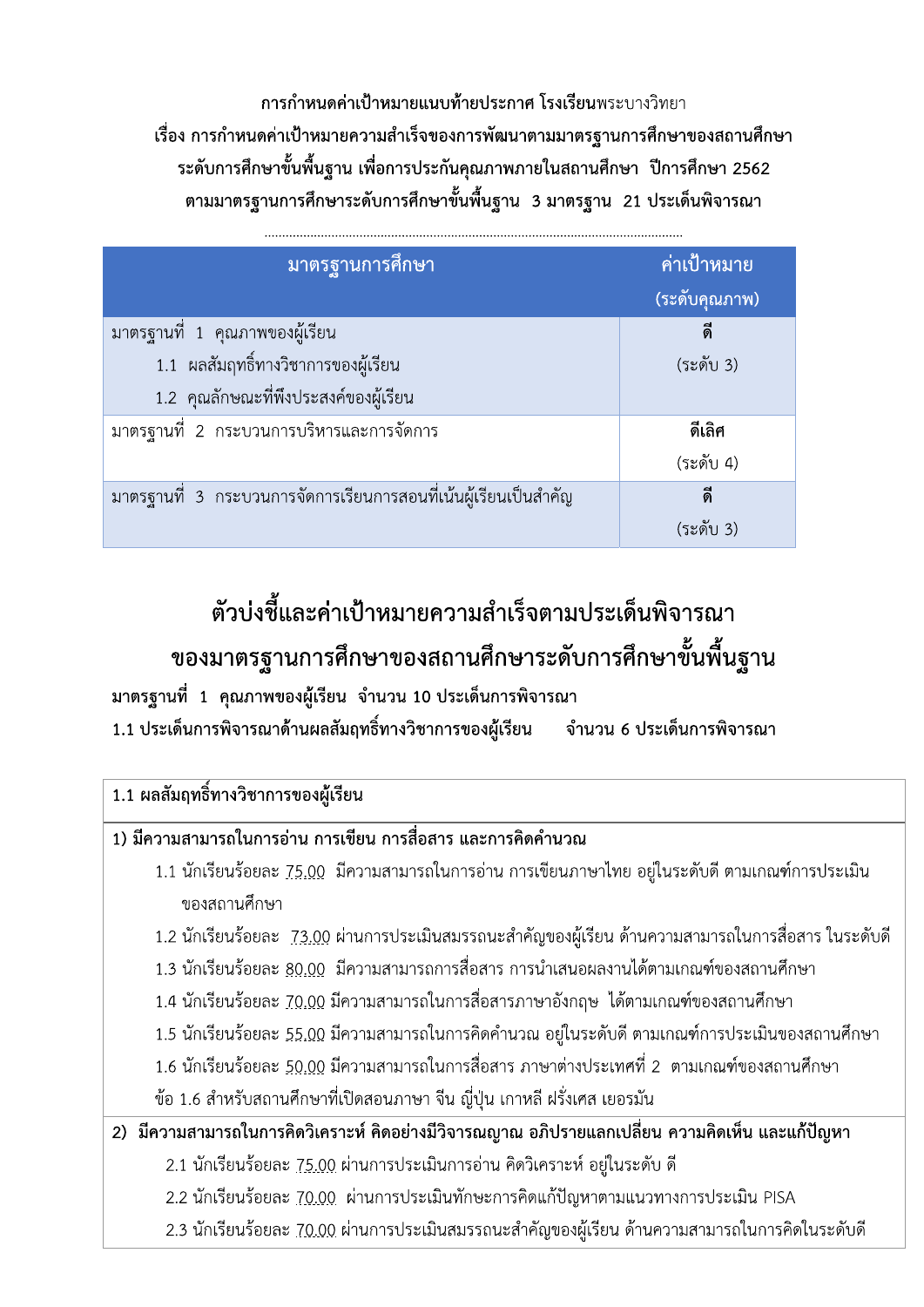| 1.1 ผลสัมฤทธิ์ทางวิชาการของผู้เรียน<br>3) มีความสามารถในการสร้างนวัตกรรม                                     |
|--------------------------------------------------------------------------------------------------------------|
| 3.1 นักเรียนร้อยละ <u>70.00</u> มีความรู้และทักษะพื้นฐานในการสร้างนวัตกรรม ในระดับ ดี ตามเกณฑ์การประเมิน     |
| ของสถานศึกษา                                                                                                 |
| 3.2 นักเรียนร้อยละ <u>70.00</u> มีผลงาน จากการทำโครงงาน / สิงประดิษฐ์ และสามารถอธิบายหลักการ แนวคิด          |
| ์ขั้นตอนการทำงาน และปัญหาอุปสรรคของการทำงานได้                                                               |
| 3.3 นักเรียนร้อยละ 60.00 สามารถสร้างนวัตกรรม                                                                 |
| 3.4 นักเรียนร้อยละ <u>50.00</u> สามารถสร้างนวัตกรรม และนำนวัตกรรมไปใช้ และมีการเผยแพร่                       |
| 4) มีความสามารถในการใช้เทคโนโลยีสารสนเทศและการสื่อสาร                                                        |
| 4.1 นักเรียนร้อยละ <u>90.00</u> มีความสามารถในการสืบค้นข้อมูลจากอินเตอร์เน็ต และสรุปความรู้ได้ด้วยตนเอง และ  |
| อ้างอิงแหล่งข้อมูลที่ได้จากการสืบค้นทางเทคโนโลยีสารสนเทศ                                                     |
| 4.2 นักเรียนร้อยละ 70.00 ผ่านการประเมินสมรรถนะสำคัญของผู้เรียน ด้านความสามารถในการใช้เทคโนโลยี               |
| ในระดับดี                                                                                                    |
| 4.3 นักเรียนร้อยละ 70.00 มีทักษะด้าน Digital Literacy ในการเรียนรู้อย่างมีประสิทธิภาพ                        |
| 5) มีผลสัมฤทธิ์ทางการเรียนตามหลักสูตรสถานศึกษา                                                               |
| 5.1.1 นักเรียนร้อยละ <u>70.00</u> มีผลการเรียนกลุ่มสาระการเรียนรู้ภาษาไทย ระดับ 3 ขึ้นไป                     |
| 5.1.2 นักเรียนร้อยละ <u>50.00</u> มีผลการเรียนกลุ่มสาระการเรียนรู้คณิตศาสตร์ ระดับ 3 ขึ้นไป                  |
| 5.1.3 นักเรียนร้อยละ <u>60.00</u> มีผลการเรียนกลุ่มสาระการเรียนรู้วิทยาศาสตร์ ระดับ 3 ขึ้นไป                 |
| 5.1.4 นักเรียนร้อยละ <u>70.00</u> มีผลการเรียนกลุ่มสาระการเรียนรู้สังคมศึกษา ระดับ 3 ขึ้นไป                  |
| 5.1.5 นักเรียนร้อยละ <u>75.00</u> มีผลการเรียนกลุ่มสาระการเรียนรู้ศิลปะ ระดับ 3 ขึ้นไป                       |
| 5.1.6 นักเรียนร้อยละ <u>80.00</u> มีผลการเรียนกลุ่มสาระการเรียนรู้สุขศึกษา พลศึกษา ระดับ 3 ขึ้นไป            |
| 5.1.7 นักเรียนร้อยละ <u>80.00</u> มีผลการเรียนกลุ่มสาระการเรียนรู้การงานอาชีพและเทคโนโลยี ระดับ 3 ขึ้นไป     |
| 5.1.8 นักเรียนร้อยละ <u>60.00</u> มีผลการเรียนกลุ่มสาระการเรียนรู้ภาษาต่างประเทศ (ภาษาอังกฤษ) ระดับ 3 ขึ้นไป |
| 6) มีความรู้ ทักษะพื้นฐาน และเจตคติที่ดีต่องานอาชีพ                                                          |
| 6.1นักเรียนร้อยละ <u>80.00</u> มีความรู้ ทักษะพื้นฐานและเจตคติที่ดีต้องานอาชีพ                               |
| 6.2 นักเรียน ร้อยละ <u>80.00</u> มี ID Pan และ Portfolio เพื่อการศึกษาต่อและการประกอบอาชีพ                   |
| 6.3 นักเรียนชั้นมัธยมศึกษาปีที่ 3 และ 6 ร้อยละ <u>80.00</u> มีความพร้อมที่ศึกษาต่อในระดับที่สูงขึ้น          |
| 6.4 นักเรียนชั้นมัธยมศึกษาปีที่ 3 และ 6 ร้อยละ <u>80.00</u> มีความพร้อมในการทำงาน และประกอบอาชีพ             |
| 1.2 ประเด็นการพิจารณาด้านคุณลักษณะที่พึงประสงค์ของผู้เรียน จำนวน 4 ประเด็นการพิจารณา                         |
| 1.2 คุณลักษณะที่พึงประสงค์ของผู้เรียน                                                                        |
| 1) การมีคุณลักษณะและค่านิยมที่ดีตามที่สถานศึกษากำหนด                                                         |
| 1.1 นักเรียนร้อยละ 90.00 ผ่านการประเมินคุณลักษณะอันพึงประสงค์ ในระดับดี                                      |
| 1.2 นักเรียนร้อยละ 80.00 มีความรับผิดชอบ มีวินัย มีภาวะผู้นำและมีจิตอาสา                                     |
| 1.3 นักเรียนร้อยละ <u>80.00</u> มีคุณลักษณะและค่านิยมที่ดี และเป็นแบบอย่างได้                                |

## 2 ประเดินการพิจารณาด้านคุณลักษณะทิพิงประสงค์ของผู้เรียน จำนวน 4 ประเดินการพิจารณา

#### 1.2 คุณลักษณะทิพิ่งประสงค์ของผู้เรียน

## 1) การมิคุณลักษณะและค่านิยมทิดิตามทิสเ

- 
- 
-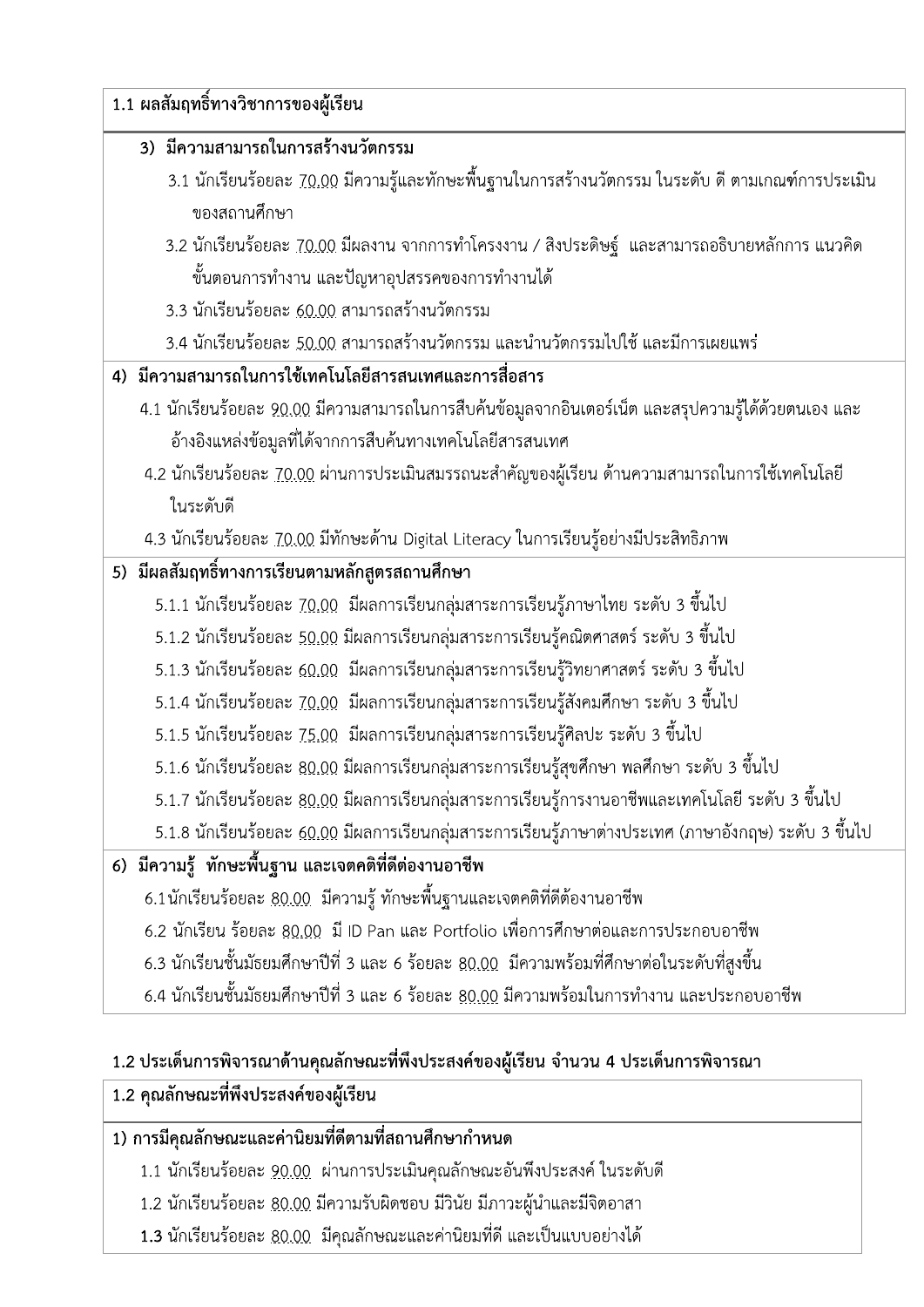| 2) ความภูมิใจในท้องถิ่นและความเป็นไทย                                                                             |
|-------------------------------------------------------------------------------------------------------------------|
| 2.1 นักเรียนร้อยละ <u>90.00</u> ร่วมกิจกรรมตามประเพณี วันสำคัญ และท้องถิ่น                                        |
| 2.2 นักเรียนร้อยละ <u>100.00</u> มีพฤติกรรมที่แสดงออกถึงความรักในสถาบันหลักของชาติ                                |
| 2.3 นักเรียนร้อยละ <u>100.00</u> ยึดมั่นการปกครองระบอบประชาธิปไตยอันมีพระมหากษัตริย์เป็นประมุข                    |
| 2.4 นักเรียนร้อยละ <u>90.00</u> มีพฤติกรรมที่แสดงออกถึงความรักและภูมิใจในความเป็นไทย                              |
| 2.5 นักเรียนร้อยละ <u>90.00</u> มีพฤติกรรมที่แสดงออกถึงความรักและภูมิใจประเพณีวัฒนธรรมและท้องถิ่น                 |
| 3) การยอมรับที่จะอยู่ร่วมกันบนความแตกต่างและหลากหลาย                                                              |
| 3.1 นักเรียนร้อยละ <u>90.00</u> ยู่ร่วมกันอย่างมีความสุขบนความแตกต่างทางวัฒนธรรม/ความคิดเห็นที่แตกต่าง            |
| 3.2 นักเรียนร้อยละ <u>90.00</u> มีทัศนคติที่ดีต่อบ้านเมือง มีหลักคิดที่ถูกต้อง และเป็นพลเมืองที่ดีของชาติ และเป็น |
| พลเมืองโลกที่ดี มีคุณธรรมจริยธรรม                                                                                 |
| 4) สุขภาวะทางร่างกาย และจิตสังคม                                                                                  |
| 4.1 นักเรียนร้อยละ <u>75.00</u> มีน้ำหนัก ส่วนสูง และพัฒนาการทางร่างกายเจริญเติบโตตามเกณฑ์มาตรฐานของ              |
| กรมอนามัย กระทรวงสาธารณสุข                                                                                        |
| 4.2 นักเรียนร้อยละ <u>90.00</u> มีสมรรถภาพทางกายตามเกณฑ์มาตรฐานของกรมพลศึกษา หรือสำนักงานกองทุน                   |
| สนับสนุนการสร้างเสริมสุขภาพ (สสส.) ทุกข้อ                                                                         |
| 4.3 นักเรียน ร้อยละ <u>90.00</u> มีสุขภาพแข็งแรง แต่งกายสะอาดเรียบร้อย เครื่องใช้ส่วนตัวสะอาด และปฏิบัติตน        |
| ตามสุขบัญญัติ 10 ประการ                                                                                           |
| 4.4 นักเรียน ร้อยละ <u>75.00</u> หลีกเลี่ยงจากสิ่งมอมเมา ปัญหาทางเพศ การทะเลาะวิวาท และอบายมุขทุกชนิด             |
| 4.5 นักเรียน ร้อยละ <u>80.00</u> มีความรู้ทักษะในการป้องกันตนเองจากภัยคุกคามรูปแบบใหม่                            |
| 4.6 นักเรียน  ร้อยละ <u>80.00</u> มีพฤติกรรมที่แสดงออกในการดำเนินชีวิตที่เป็นมิตรกับสิ่งแวดล้อม                   |
| และมีจิตสาธารณะ                                                                                                   |
| 4.7 นักเรียนร้อยละ <u>75.00</u> ผ่านการประเมินสมรรถนะสำคัญของผู้เรียน ด้านความสามารถในการใช้ทักษะชีวิต            |
| ในระดับดี                                                                                                         |

#### มาตรฐานที่ 2 กระบวนการบริหารและการจัดการ 6 ประเด็นการพิจารณา

| ่ 2.1  มีเป้าหมายวิสัยทัศน์และพันธกิจที่สถานศึกษากำหนดชัดเจน สอดคล้องกับบริบทของสถานศึกษา |
|-------------------------------------------------------------------------------------------|
| สามารถปฏิบัติได้จริง                                                                      |
| ่ 2.1.1 สถานศึกษามีแผนพัฒนาการศึกษา ที่ได้รับความเห็นชอบของคณะกรรมการสถานศึกษาและสามารถ   |
| ิตรวจสอบได้                                                                               |
| ่ 2.2  มีระบบบริหารจัดการคุณภาพของสถานศึกษา ที่ส่งผลต่อการพัฒนาคุณภาพการศึกษาตามมาตรฐาน   |
| ของสถานศึกษาที่ได้กำหนดค่าเป้าหมายความสำเร็จไว้                                           |

2.2.1 สถานศึกษามีและดำเนินงานพัฒนาคุณภาพการบริหารและการจัดการศึกษาที่มีความเหมาะสม คลอบ คลุมงานวิชาการที่เน้นผู้เรียนเป็นสำคัญ พัฒนาครูบุคลากรของโรงเรียนและบริหารจัดการข้อมูล สารสนเทศอย่างมีประสิทธิภาพ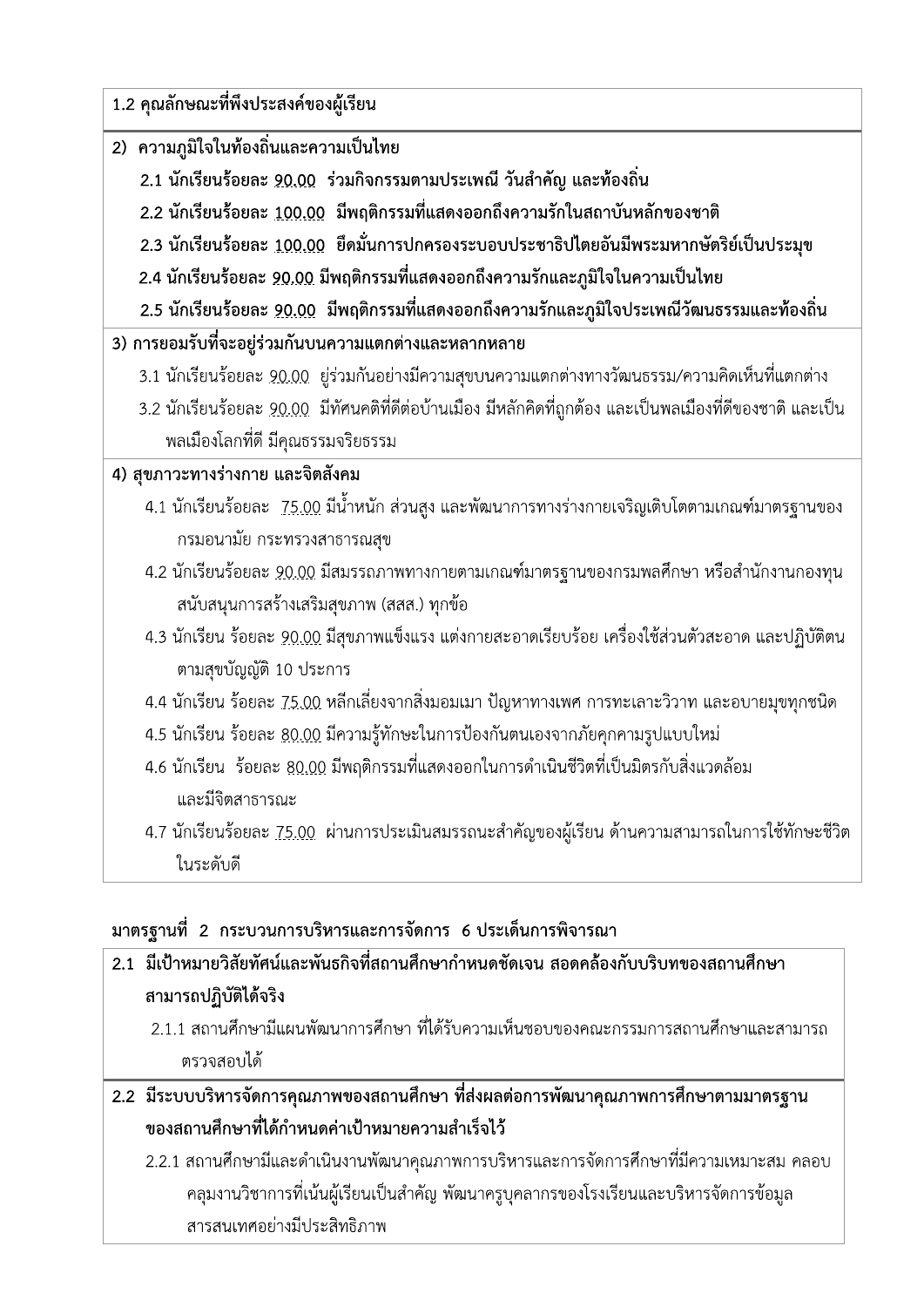| 2.2.2 สถานศึกษามีระบบการนิเทศภายในของสถานศึกษา                                                    |
|---------------------------------------------------------------------------------------------------|
| 2.3 มีการดำเนินงานพัฒนาวิชาการที่เน้นคุณภาพผู้เรียนอย่างรอบด้านตามหลักสูตรสถานศึกษาและ            |
| ทุกกลุ่มเป้าหมาย                                                                                  |
| 2.3.1 สถานศึกษามีการพัฒนาหลักสูตรสถานศึกษาเทียบเคียงมาตรฐานสากล และพัฒนาผู้เรียนให้มี             |
| ์ศักยภาพเป็นพลโลกปีการศึกษาละ 1 ครั้ง                                                             |
| ่ 2.3.2 สถานศึกษามีหลักสูตรสถานศึกษาที่ได้รับความเห็นขอบจากคณะกรรมการสถานศึกษาและสามารถ           |
| ตรวจสอบได้                                                                                        |
| 2.3.3 สถานศึกษามีหลักสูตรของกลุ่มสาระการเรียนรู้ทั้ง 8 กลุ่มสาระ                                  |
| 2.4 มีการพัฒนาครูและบุคลากรให้มีความเชี่ยวชาญทางวิชาชีพ                                           |
| 2.4.1 ครูและบุคลากรทางการศึกษาได้รับการส่งเสริมให้เข้ารับการพัฒนาตนเอง                            |
| 2.4.2 ครูในกลุ่มสาระการเรียนรู้ทุกกลุ่มสาระ ผู้ประสานและครูในระดับชั้น มีการประชุมเพื่อแลกเปลี่ยน |
| เรียนรู้ และพัฒนาการทำงานร่วมกันอย่างน้อยปีการศึกษาละ 10 ครั้ง                                    |
| 2.5 มีการจัดสภาพแวดล้อมทางกายภาพและสังคมที่เอื้อต่อการจัดการเรียนรู้อย่างมีคุณภาพ                 |
| 2.5.1 ครูและนักเรียนมีความพึงพอใจต่อสิ่งอำนวยความสะดวกในการจัดการเรียนการสอน                      |
| 2.5.2 จำนวนแหล่งเรียนรู้เอื้อต่อการจัดการเรียนรู้ได้มาตรฐาน                                       |
| 2.6 มีการจัดระบบเทคโนโลยีสารสนเทศเพื่อสนับสนุนการบริหารจัดการและการจัดการเรียนรู้ สถานศึกษา       |
| มีระบบการจัดหา การพัฒนาและการบริการ เทคโนโลยีสารสนเทศเพื่อใช้ในการบริหารจัดการ                    |
| และการจัดการเรียนรู้ ที่เหมาะสมกับสภาพของสถานศึกษา                                                |

# มาตรฐานที่ 3 กระบวนการจัดการเรียนการสอนที่เน้นผู้เรียนเป็นสำคัญ 5 ประเด็นการพิจารณา

| 3.1 จัดการเรียนรู้ผ่านกระบวนการคิดและปฏิบัติจริง และสามารถนำไปประยุกต์ใช้ในชีวิตได้                           |
|---------------------------------------------------------------------------------------------------------------|
| ครูร้อยละ <u>80.00</u> ของทุกกลุ่มสาระการเรียนรู้ จัดการเรียนรู้เน้นกระบวนการคิด และให้ผู้เรียนฝึกปฏิบัติจริง |
| ตามมาตรฐานการเรียนรู้ ตัวชี้วัดของหลักสูตรสถานศึกษา และสามารถนำไปประยุกต์ใช้ในชีวิตได้                        |
| ครูร้อยละ 80.00 นวัตกรรมในการจัดการเรียนรู้ แบบ Active Learning                                               |
| ครู ร้อยละ 70.00 มีการเผยแพร่ นวัตกรรมในการจัดการเรียนรู้ แบบ Active Learning                                 |
| 3.2 ใช้สื่อ เทคโนโลยีสารสนเทศและแหล่งเรียนรู้ที่เอื้อต่อการเรียนรู้                                           |
| ี ครูร้อยละ <u>80.00</u> ของทุกกลุ่มสาระการเรียนรู้ ใช้สื่อการเรียนรู้ที่หลากหลาย                             |
| ครูร้อยละ 70.00 ของทุกกลุ่มสาระการเรียนรู้ ใช้เทคโนโลยีสารสนเทศในการจัดการเรียนรู้ มี application             |
| ี ครูร้อยละ <u>80.00</u> ของทุกกลุ่มสาระการเรียนรู้ ใช้ แหล่งเรียนรู้ทั้งภายใน และภายนอกโรงเรียน ภูมิปัญญา    |
| ท้องถิ่น บูรณาการในการจัดการเรียนการสอนเอื้อต่อการเรียนรู้ให้ผู้เรียนฝึกปฏิบัติจริง                           |
| 3.3 มีการบริหารจัดการชั้นเรียนเชิงบวก                                                                         |
| ครูร้อยละ <u>80.00</u> มีการบริหารจัดการชั้นเรียนเชิงบวก มีปฏิสัมพันธ์ เชิงบวก ส่งผลให้นักเรียนรักการเรียนรู้ |
| 3.4 ตรวจสอบและประเมินผู้เรียนอย่างเป็นระบบและนำผลมาพัฒนาผู้เรียน                                              |
| ครูร้อยละ <u>80.00</u> มีการตรวจสอบและประเมินผู้เรียนอย่างเป็นระบบและให้ข้อมูลย้อนกลับ นำผลมาพัฒนา            |
| ผู้เรียน                                                                                                      |